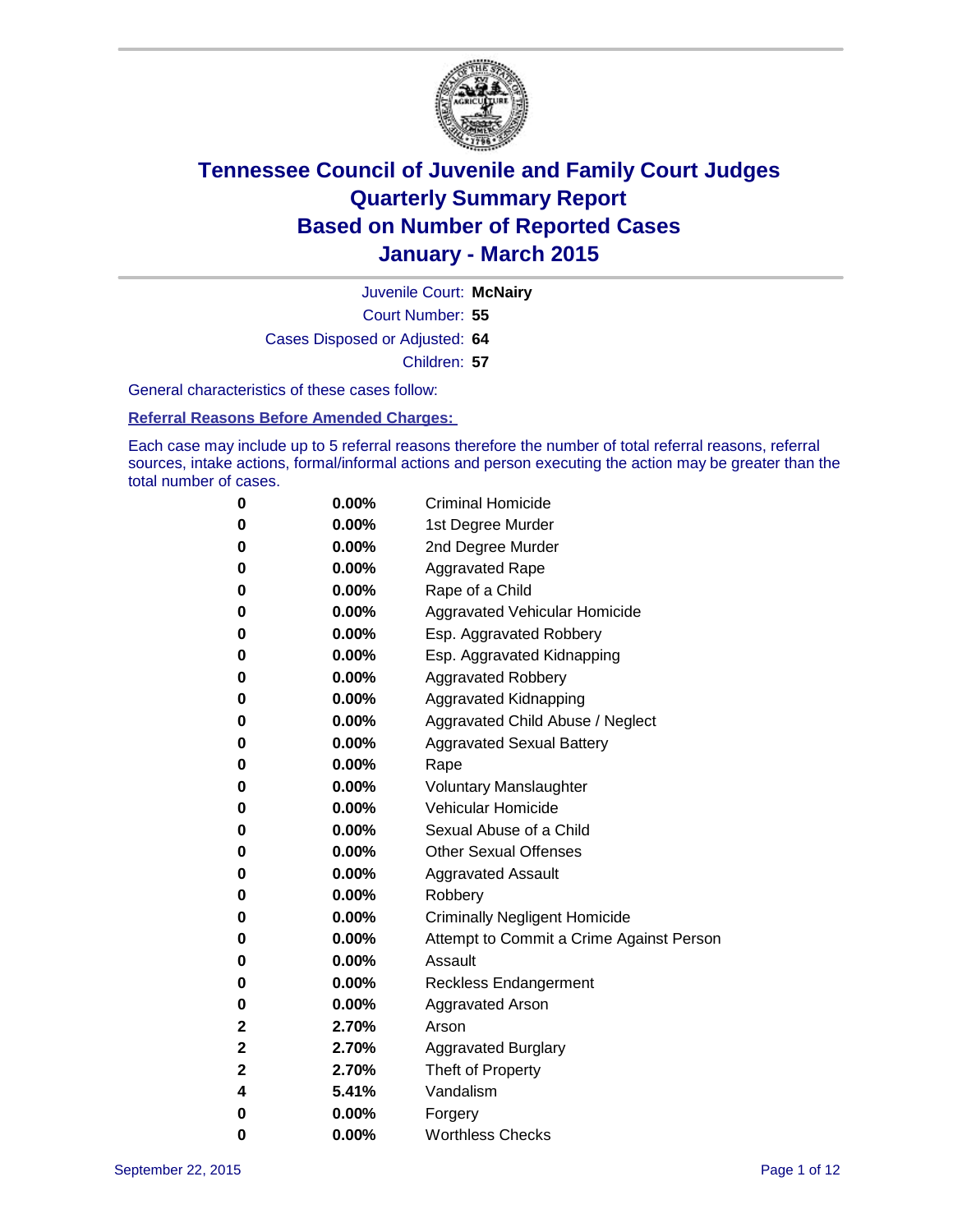

Juvenile Court: **McNairy**

Court Number: **55**

Cases Disposed or Adjusted: **64**

Children: **57**

#### **Referral Reasons Before Amended Charges:**

Each case may include up to 5 referral reasons therefore the number of total referral reasons, referral sources, intake actions, formal/informal actions and person executing the action may be greater than the total number of cases.

| 0        | $0.00\%$ | Illegal Possession / Fraudulent Use of Credit / Debit Cards |
|----------|----------|-------------------------------------------------------------|
| 1        | 1.35%    | <b>Burglary</b>                                             |
| 0        | 0.00%    | Unauthorized Use of a Vehicle                               |
| 0        | 0.00%    | <b>Cruelty to Animals</b>                                   |
| 0        | 0.00%    | Sale of Controlled Substances                               |
| 0        | 0.00%    | <b>Other Drug Offenses</b>                                  |
| 2        | 2.70%    | <b>Possession of Controlled Substances</b>                  |
| 0        | 0.00%    | <b>Criminal Attempt</b>                                     |
| 0        | 0.00%    | Carrying Weapons on School Property                         |
| 0        | 0.00%    | Unlawful Carrying / Possession of a Weapon                  |
| 0        | 0.00%    | <b>Evading Arrest</b>                                       |
| 0        | 0.00%    | Escape                                                      |
| 1        | 1.35%    | Driving Under Influence (DUI)                               |
| 1        | 1.35%    | Possession / Consumption of Alcohol                         |
| 0        | 0.00%    | Resisting Stop, Frisk, Halt, Arrest or Search               |
| 2        | 2.70%    | <b>Aggravated Criminal Trespass</b>                         |
| 0        | 0.00%    | Harassment                                                  |
| 0        | 0.00%    | Failure to Appear                                           |
| 1        | 1.35%    | Filing a False Police Report                                |
| 0        | 0.00%    | Criminal Impersonation                                      |
| 0        | 0.00%    | <b>Disorderly Conduct</b>                                   |
| 1        | 1.35%    | <b>Criminal Trespass</b>                                    |
| 0        | 0.00%    | <b>Public Intoxication</b>                                  |
| $\bf{0}$ | 0.00%    | Gambling                                                    |
| 31       | 41.89%   | <b>Traffic</b>                                              |
| 0        | 0.00%    | <b>Local Ordinances</b>                                     |
| 0        | 0.00%    | Violation of Wildlife Regulations                           |
| 0        | 0.00%    | Contempt of Court                                           |
| 6        | 8.11%    | Violation of Probation                                      |
| 0        | 0.00%    | Violation of Aftercare                                      |
| 6        | 8.11%    | <b>Unruly Behavior</b>                                      |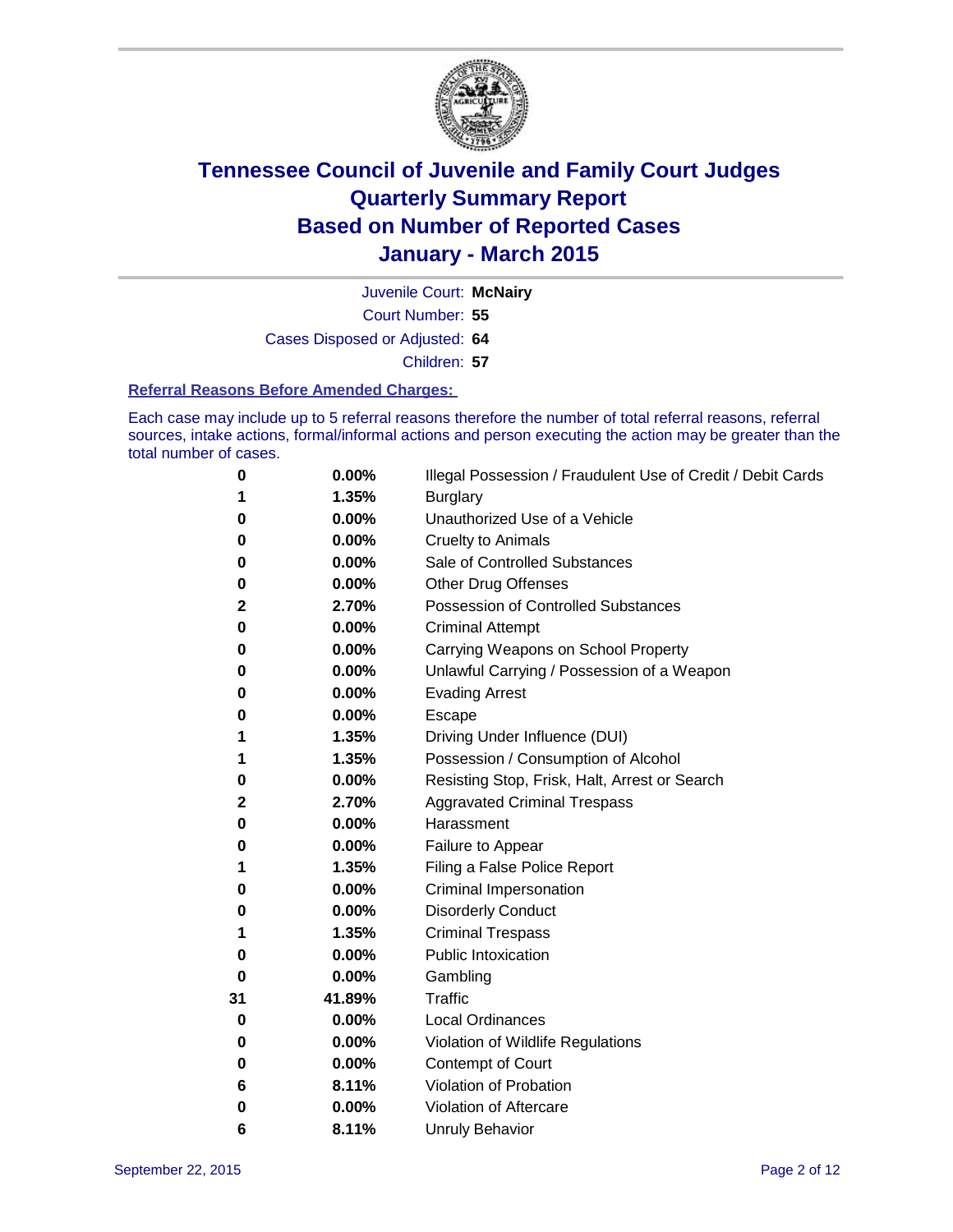

Court Number: **55** Juvenile Court: **McNairy** Cases Disposed or Adjusted: **64** Children: **57**

#### **Referral Reasons Before Amended Charges:**

Each case may include up to 5 referral reasons therefore the number of total referral reasons, referral sources, intake actions, formal/informal actions and person executing the action may be greater than the total number of cases.

| 5  | 6.76%    | Truancy                                |
|----|----------|----------------------------------------|
| 1  | 1.35%    | In-State Runaway                       |
| 0  | 0.00%    | Out-of-State Runaway                   |
| 3  | 4.05%    | Possession of Tobacco Products         |
| 0  | $0.00\%$ | Violation of a Valid Court Order       |
| 1  | 1.35%    | <b>Violation of Curfew</b>             |
| 0  | 0.00%    | <b>Sexually Abused Child</b>           |
| 0  | 0.00%    | <b>Physically Abused Child</b>         |
| 0  | 0.00%    | Dependency / Neglect                   |
| 0  | 0.00%    | <b>Termination of Parental Rights</b>  |
| 0  | 0.00%    | <b>Violation of Pretrial Diversion</b> |
| 0  | 0.00%    | Violation of Informal Adjustment       |
| 0  | $0.00\%$ | <b>Judicial Review</b>                 |
| 0  | 0.00%    | <b>Administrative Review</b>           |
| 0  | 0.00%    | <b>Foster Care Review</b>              |
| 0  | 0.00%    | Custody                                |
| 0  | 0.00%    | Visitation                             |
| 0  | 0.00%    | Paternity / Legitimation               |
| 0  | 0.00%    | <b>Child Support</b>                   |
| 0  | 0.00%    | <b>Request for Medical Treatment</b>   |
| 0  | 0.00%    | <b>Consent to Marry</b>                |
| 2  | 2.70%    | Other                                  |
| 74 | 100.00%  | <b>Total Referrals</b>                 |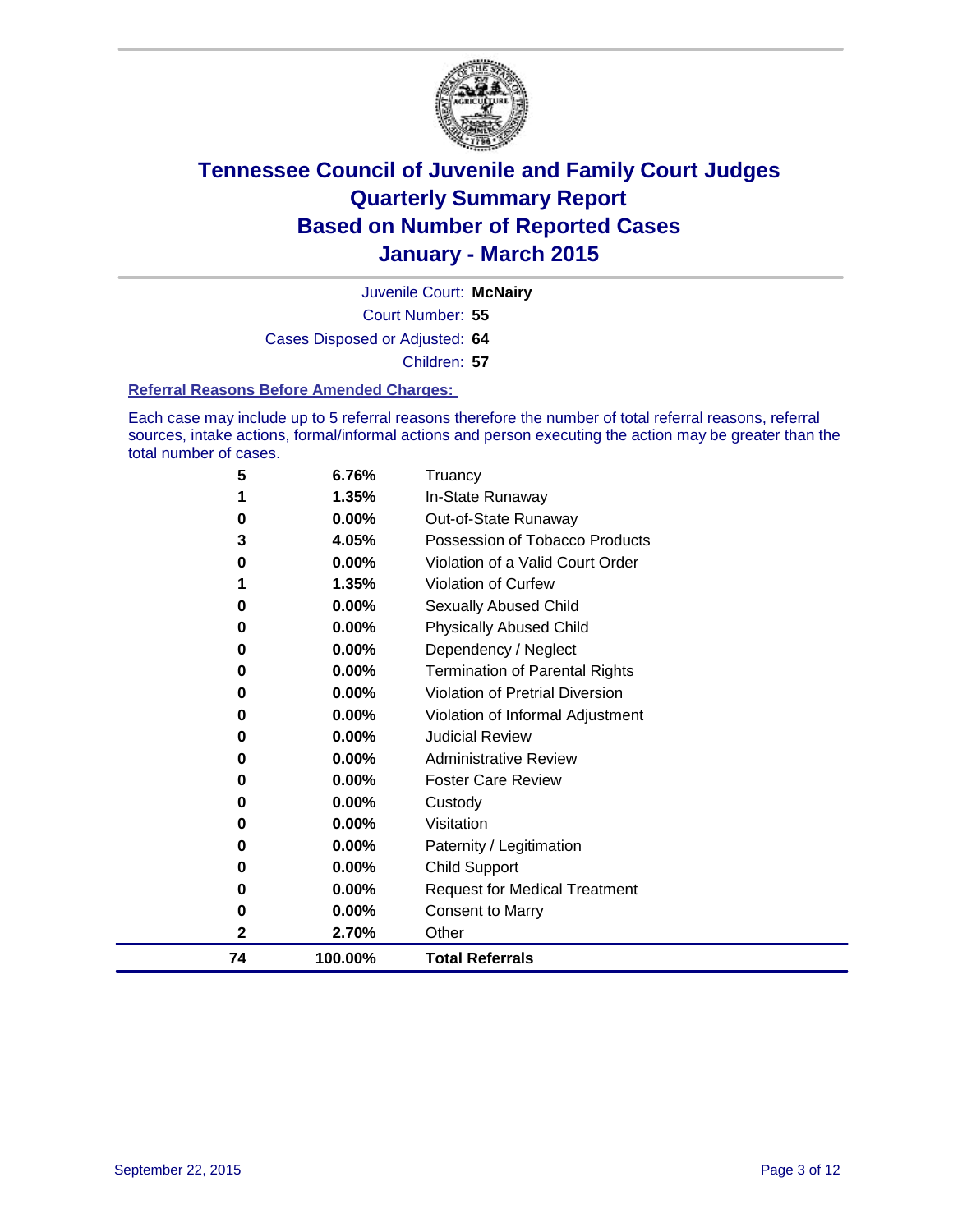

| Juvenile Court: McNairy    |                                |                 |  |  |
|----------------------------|--------------------------------|-----------------|--|--|
|                            | Court Number: 55               |                 |  |  |
|                            | Cases Disposed or Adjusted: 64 |                 |  |  |
|                            | Children: 57                   |                 |  |  |
| <b>Referral Sources: 1</b> |                                |                 |  |  |
| 63                         | 85.14%                         | Law Enforcement |  |  |
| 0                          | $0.00\%$                       | Parents         |  |  |
| 0                          | $0.00\%$                       | Relatives       |  |  |

| 74 | 100.00% | <b>Total Referral Sources</b>     |
|----|---------|-----------------------------------|
| 0  | 0.00%   | Other                             |
| 0  | 0.00%   | Unknown                           |
| 0  | 0.00%   | Hospital                          |
| 0  | 0.00%   | Child & Parent                    |
| 0  | 0.00%   | Victim                            |
| 1  | 1.35%   | <b>Other Court</b>                |
| 0  | 0.00%   | Social Agency                     |
| 3  | 4.05%   | <b>Court Staff</b>                |
| 0  | 0.00%   | <b>District Attorney's Office</b> |
| 0  | 0.00%   | <b>Other State Department</b>     |
| 1  | 1.35%   | <b>DCS</b>                        |
| 0  | 0.00%   | <b>CSA</b>                        |
| 6  | 8.11%   | School                            |
| 0  | 0.00%   | Self                              |
|    |         |                                   |

### **Age of Child at Referral: 2**

| 57 | 100.00%  | <b>Total Child Count</b> |
|----|----------|--------------------------|
| 0  | $0.00\%$ | <b>Unknown</b>           |
| 0  | $0.00\%$ | Ages 19 and Over         |
| 27 | 47.37%   | Ages 17 through 18       |
| 20 | 35.09%   | Ages 15 through 16       |
| 5  | 8.77%    | Ages 13 through 14       |
| 4  | 7.02%    | Ages 11 through 12       |
| 1  | 1.75%    | Ages 10 and Under        |
|    |          |                          |

<sup>1</sup> If different than number of Referral Reasons (74), verify accuracy of your court's data.

One child could be counted in multiple categories, verify accuracy of your court's data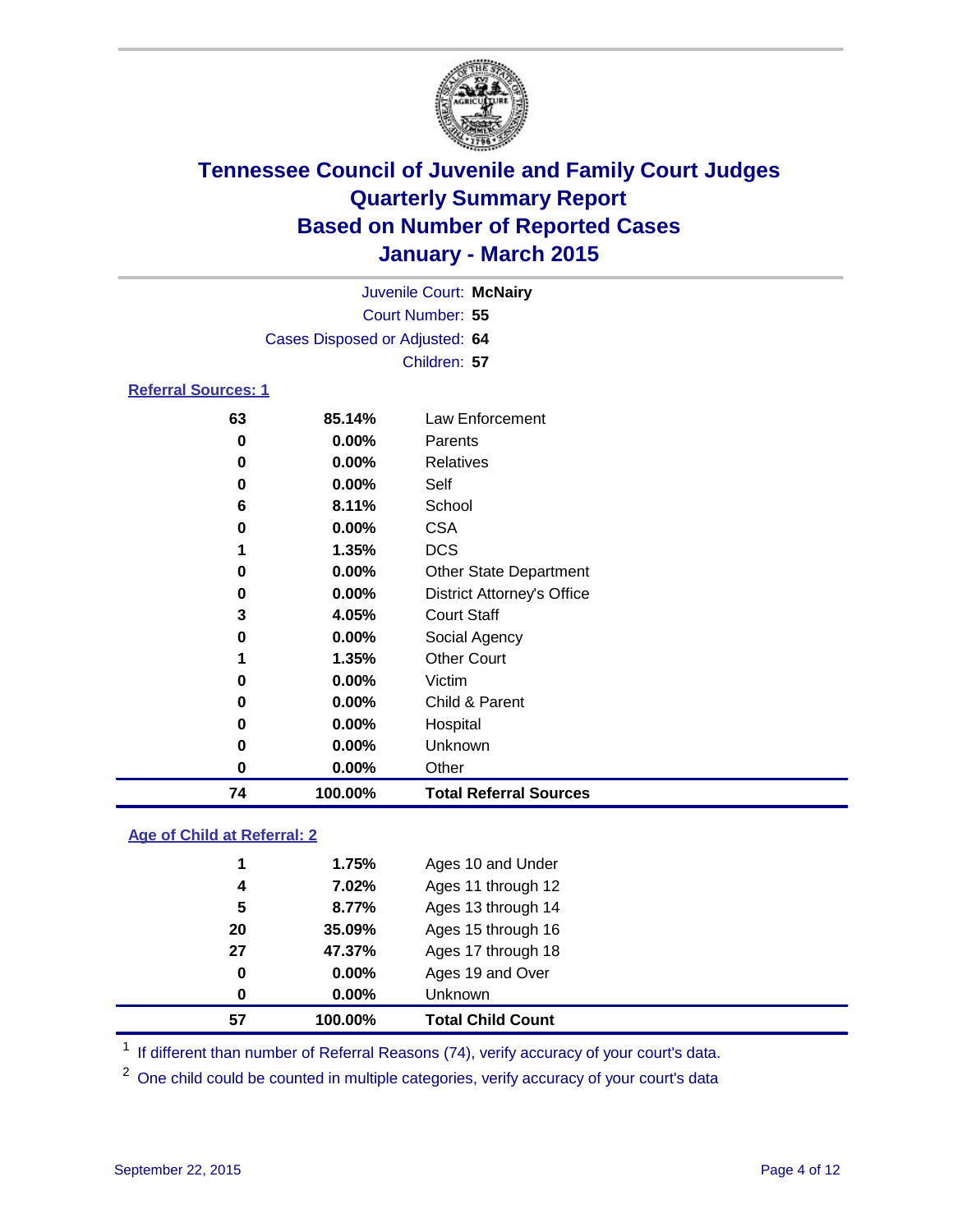

| Juvenile Court: McNairy                 |                                |                          |  |  |
|-----------------------------------------|--------------------------------|--------------------------|--|--|
|                                         | Court Number: 55               |                          |  |  |
|                                         | Cases Disposed or Adjusted: 64 |                          |  |  |
|                                         |                                | Children: 57             |  |  |
| <b>Sex of Child: 1</b>                  |                                |                          |  |  |
| 38                                      | 66.67%                         | Male                     |  |  |
| 19                                      | 33.33%                         | Female                   |  |  |
| $\mathbf 0$                             | 0.00%                          | Unknown                  |  |  |
| 57                                      | 100.00%                        | <b>Total Child Count</b> |  |  |
| Race of Child: 1                        |                                |                          |  |  |
| 52                                      | 91.23%                         | White                    |  |  |
| 4                                       | 7.02%                          | African American         |  |  |
| $\bf{0}$                                | 0.00%                          | Native American          |  |  |
| 0                                       | 0.00%                          | Asian                    |  |  |
| 0                                       | 0.00%                          | Mixed                    |  |  |
| 1                                       | 1.75%                          | Unknown                  |  |  |
| 57                                      | 100.00%                        | <b>Total Child Count</b> |  |  |
| <b>Hispanic Origin: 1</b>               |                                |                          |  |  |
| $\mathbf 0$                             | 0.00%                          | Yes                      |  |  |
| 54                                      | 94.74%                         | <b>No</b>                |  |  |
| 3                                       | 5.26%                          | Unknown                  |  |  |
| 57                                      | 100.00%                        | <b>Total Child Count</b> |  |  |
| <b>School Enrollment of Children: 1</b> |                                |                          |  |  |
| 40                                      | 70.18%                         | Yes                      |  |  |
| $\overline{\mathbf{2}}$                 | 3.51%                          | No                       |  |  |
| 15                                      | 26.32%                         | Unknown                  |  |  |
| 57                                      | 100.00%                        | <b>Total Child Count</b> |  |  |

One child could be counted in multiple categories, verify accuracy of your court's data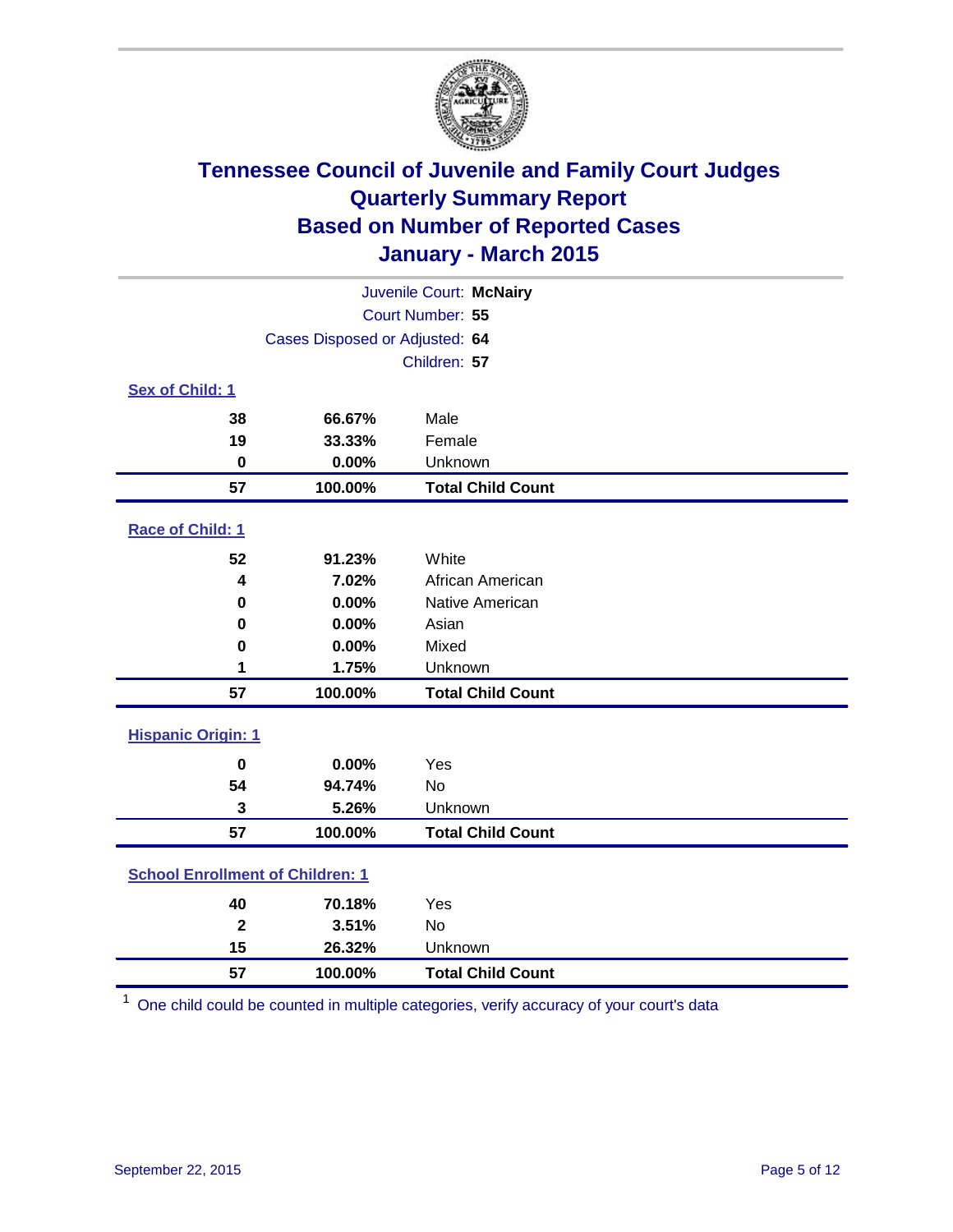

|                                                           |              |          | Juvenile Court: McNairy      |  |  |  |
|-----------------------------------------------------------|--------------|----------|------------------------------|--|--|--|
| Court Number: 55                                          |              |          |                              |  |  |  |
| Cases Disposed or Adjusted: 64                            |              |          |                              |  |  |  |
|                                                           | Children: 57 |          |                              |  |  |  |
| <b>Living Arrangement of Child at Time of Referral: 1</b> |              |          |                              |  |  |  |
|                                                           | 4            | 7.02%    | With Both Biological Parents |  |  |  |
|                                                           | 0            | $0.00\%$ | With Father and Stepmother   |  |  |  |
|                                                           | 1            | 1.75%    | With Mother and Stepfather   |  |  |  |
|                                                           | 24           | 42.11%   | With Mother                  |  |  |  |
|                                                           |              | 10000    | $\cdots$ $\cdots$            |  |  |  |

| 57 | 100.00%  | <b>Total Child Count</b> |
|----|----------|--------------------------|
| 0  | $0.00\%$ | Other                    |
| 13 | 22.81%   | Unknown                  |
| 0  | $0.00\%$ | Independent              |
| 0  | $0.00\%$ | In an Institution        |
| 0  | $0.00\%$ | In a Residential Center  |
| 0  | $0.00\%$ | In a Group Home          |
| 0  | $0.00\%$ | With Foster Family       |
| 0  | $0.00\%$ | With Adoptive Parents    |
| 8  | 14.04%   | <b>With Relatives</b>    |
| 7  | 12.28%   | With Father              |
| 24 | 42.11%   | <b>With Mother</b>       |

### **Type of Detention: 2**

| 64 | 100.00%  | Non-Secure Placement         |
|----|----------|------------------------------|
|    |          |                              |
| 0  | $0.00\%$ | Juvenile Detention Facility  |
| 0  | $0.00\%$ | Jail - Complete Separation   |
| 0  | $0.00\%$ | Jail - Partial Separation    |
| 0  | $0.00\%$ | Jail - No Separation         |
| 0  | $0.00\%$ | <b>Psychiatric Hospital</b>  |
| 0  | $0.00\%$ | <b>Unknown</b>               |
| 0  | $0.00\%$ | Does Not Apply               |
| 0  | $0.00\%$ | Other                        |
| 64 | 100.00%  | <b>Total Detention Count</b> |

<sup>1</sup> One child could be counted in multiple categories, verify accuracy of your court's data

If different than number of Cases (64) verify accuracy of your court's data.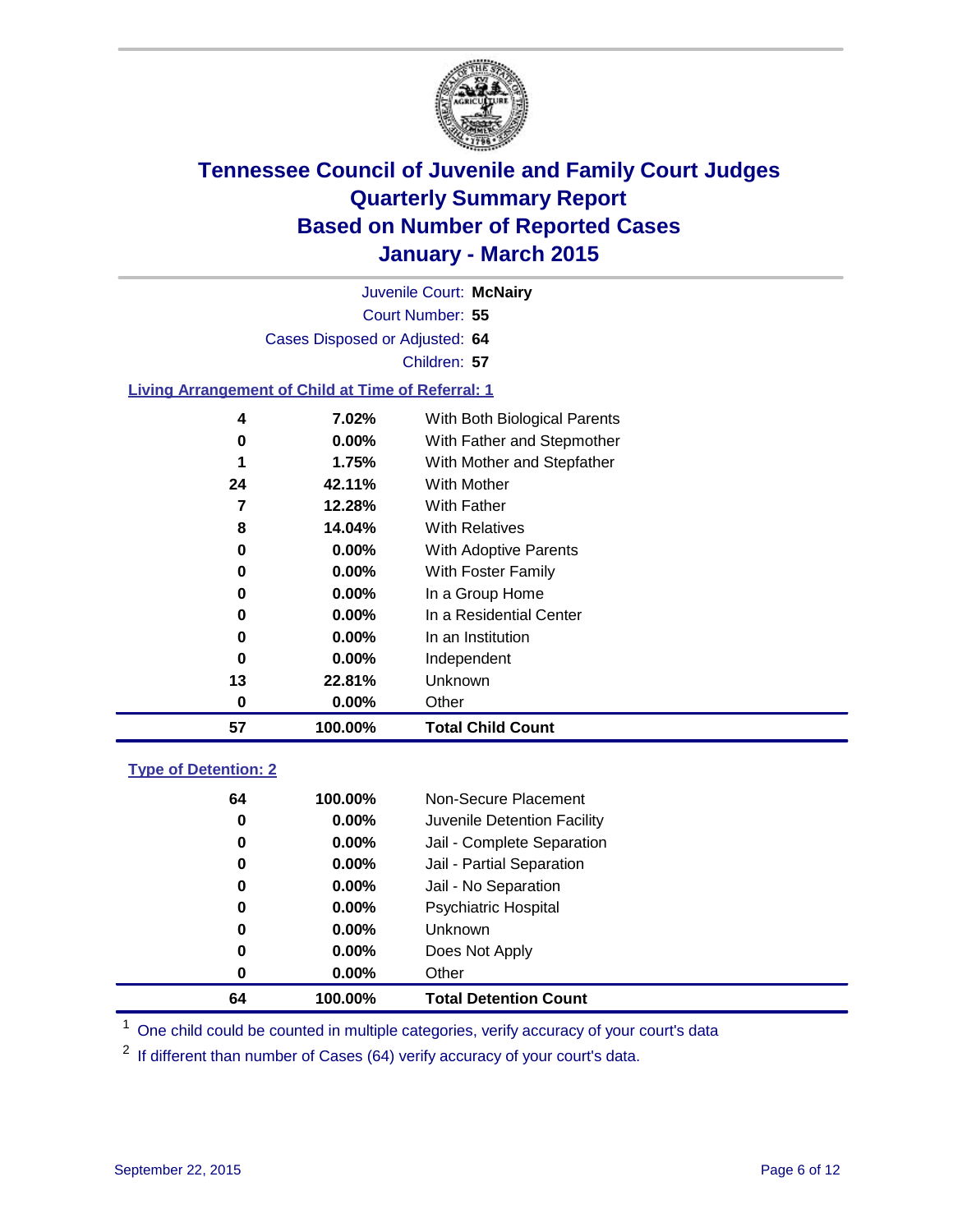

|                                                    | Juvenile Court: McNairy        |                                      |  |  |
|----------------------------------------------------|--------------------------------|--------------------------------------|--|--|
|                                                    | Court Number: 55               |                                      |  |  |
|                                                    | Cases Disposed or Adjusted: 64 |                                      |  |  |
|                                                    |                                | Children: 57                         |  |  |
| <b>Placement After Secure Detention Hearing: 1</b> |                                |                                      |  |  |
| 64                                                 | 100.00%                        | Returned to Prior Living Arrangement |  |  |
| $\bf{0}$                                           | 0.00%                          | Juvenile Detention Facility          |  |  |
| 0                                                  | 0.00%                          | Jail                                 |  |  |
| 0                                                  | 0.00%                          | Shelter / Group Home                 |  |  |
| $\bf{0}$                                           | 0.00%                          | <b>Foster Family Home</b>            |  |  |
| $\bf{0}$                                           | 0.00%                          | <b>Psychiatric Hospital</b>          |  |  |
| 0                                                  | 0.00%                          | Unknown                              |  |  |
| $\bf{0}$                                           | 0.00%                          | Does Not Apply                       |  |  |
| $\bf{0}$                                           | 0.00%                          | Other                                |  |  |
| 64                                                 | 100.00%                        | <b>Total Placement Count</b>         |  |  |
| <b>Intake Actions: 2</b>                           |                                |                                      |  |  |
| 42                                                 | 56.76%                         | <b>Petition Filed</b>                |  |  |
| $\bf{0}$                                           | 0.00%                          | <b>Motion Filed</b>                  |  |  |
| 32                                                 | 43.24%                         | <b>Citation Processed</b>            |  |  |
| $\bf{0}$                                           | 0.00%                          | Notification of Paternity Processed  |  |  |
| 0                                                  | 0.00%                          | Scheduling of Judicial Review        |  |  |
| 0                                                  | 0.00%                          | Scheduling of Administrative Review  |  |  |
| 0                                                  | 0.00%                          | Scheduling of Foster Care Review     |  |  |
| $\bf{0}$                                           | 0.00%                          | Unknown                              |  |  |
|                                                    |                                |                                      |  |  |
| $\bf{0}$                                           |                                |                                      |  |  |
| $\bf{0}$                                           | 0.00%<br>0.00%                 | Does Not Apply<br>Other              |  |  |

<sup>1</sup> If different than number of Cases (64) verify accuracy of your court's data.

<sup>2</sup> If different than number of Referral Reasons (74), verify accuracy of your court's data.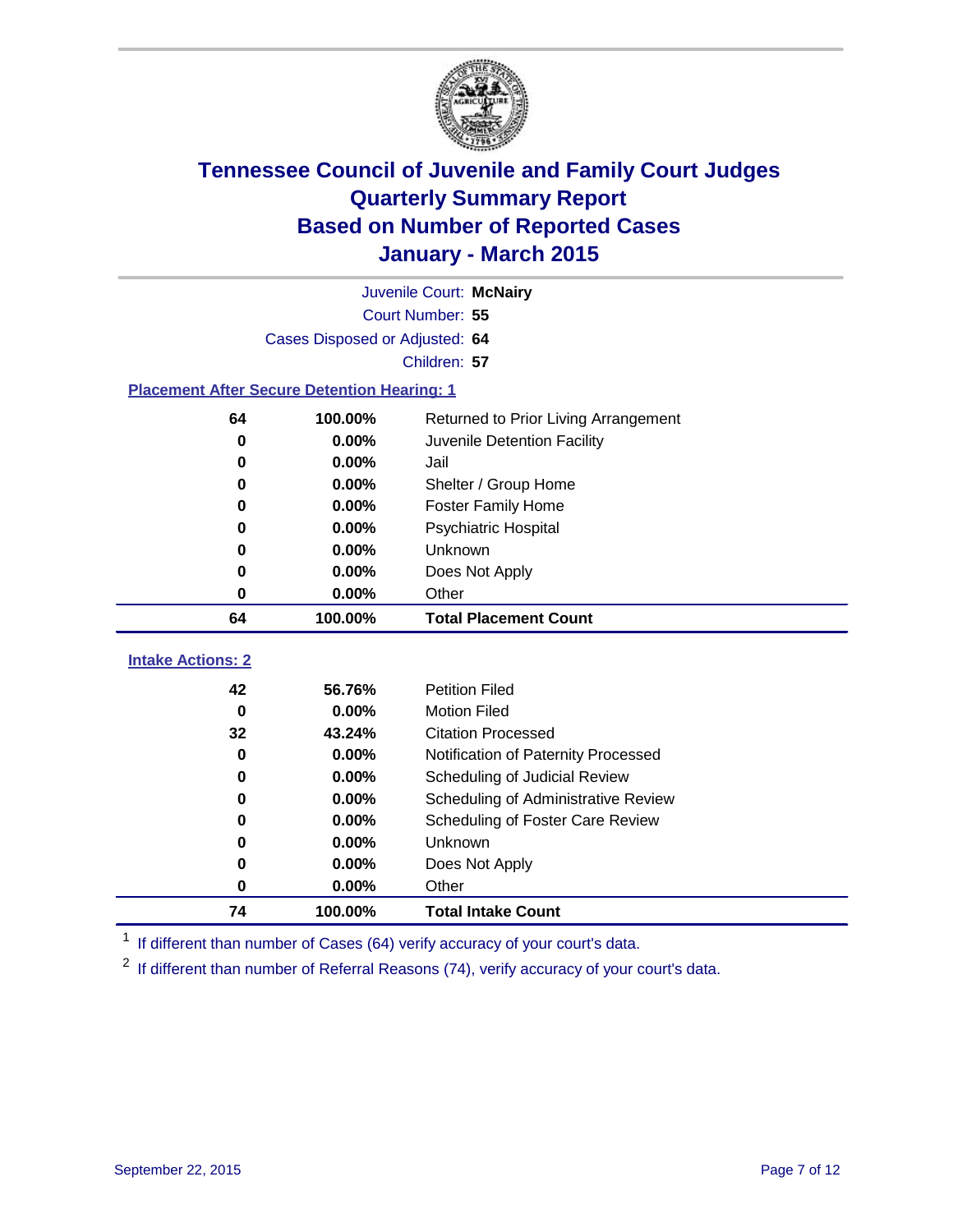

Court Number: **55** Juvenile Court: **McNairy** Cases Disposed or Adjusted: **64** Children: **57**

### **Last Grade Completed by Child: 1**

| 0                       | 0.00%   | Too Young for School         |
|-------------------------|---------|------------------------------|
| 0                       | 0.00%   | Preschool                    |
| 0                       | 0.00%   | Kindergarten                 |
| 0                       | 0.00%   | 1st Grade                    |
| 0                       | 0.00%   | 1st Grade                    |
| 0                       | 0.00%   | 2nd Grade                    |
| 0                       | 0.00%   | 2nd Grade                    |
| 0                       | 0.00%   | 3rd Grade                    |
| 0                       | 0.00%   | 3rd Grade                    |
| $\mathbf 2$             | 3.51%   | 4th Grade                    |
| 0                       | 0.00%   | 4th Grade                    |
| 3                       | 5.26%   | 5th Grade                    |
| 0                       | 0.00%   | 5th Grade                    |
| 4                       | 7.02%   | 6th Grade                    |
| 0                       | 0.00%   | 6th Grade                    |
| $\mathbf 2$             | 3.51%   | 7th Grade                    |
| 0                       | 0.00%   | 7th Grade                    |
| 0                       | 0.00%   | 8th Grade                    |
| 0                       | 0.00%   | 8th Grade                    |
| 10                      | 17.54%  | 9th Grade                    |
| 0                       | 0.00%   | 9th Grade                    |
| 11                      | 19.30%  | 10th Grade                   |
| 5                       | 8.77%   | 11th Grade                   |
| 0                       | 0.00%   | 12th Grade                   |
| 0                       | 0.00%   | Non-Graded Special Ed        |
| 0                       | 0.00%   | <b>GED</b>                   |
| 1                       | 1.75%   | Graduated                    |
| 0                       | 0.00%   | <b>Never Attended School</b> |
| 17                      | 29.82%  | Unknown                      |
| $\overline{\mathbf{2}}$ | 3.51%   | Other                        |
| 57                      | 100.00% | <b>Total Child Count</b>     |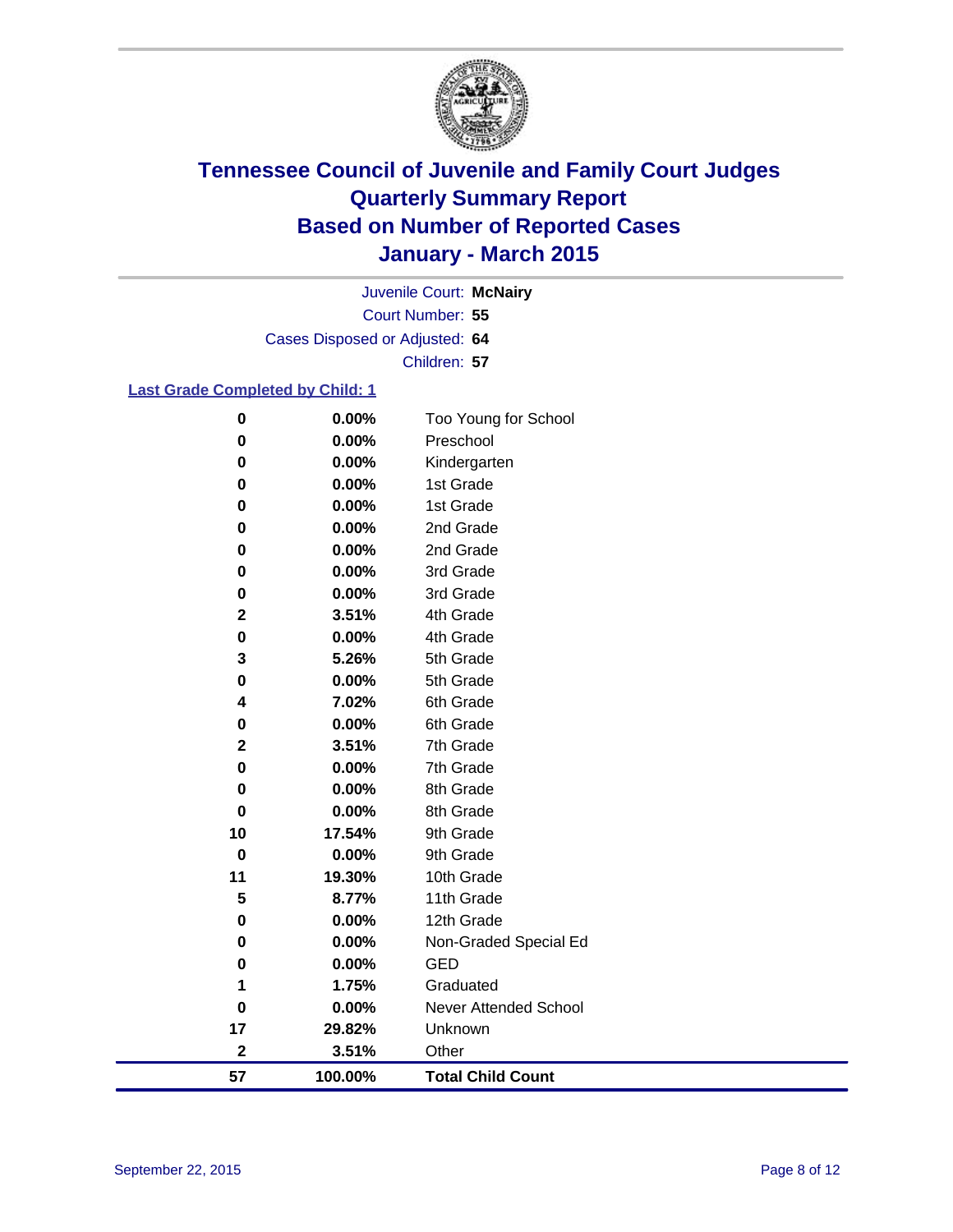

|                                                                                          | Juvenile Court: McNairy                                                                                         |
|------------------------------------------------------------------------------------------|-----------------------------------------------------------------------------------------------------------------|
|                                                                                          | Court Number: 55                                                                                                |
| Cases Disposed or Adjusted: 64                                                           |                                                                                                                 |
|                                                                                          | Children: 57                                                                                                    |
| <b>Enrolled in Special Education: 1</b>                                                  |                                                                                                                 |
| 1<br>1.75%                                                                               | Yes                                                                                                             |
| 45.61%<br>26                                                                             | No                                                                                                              |
| 30<br>52.63%                                                                             | Unknown                                                                                                         |
| 57<br>100.00%                                                                            | <b>Total Child Count</b>                                                                                        |
| $1 -$<br>the contract of the contract of the contract of the contract of the contract of | the contract of the contract of the contract of the contract of the contract of the contract of the contract of |

One child could be counted in multiple categories, verify accuracy of your court's data

| 74 | 100.00%  | Judge                     |
|----|----------|---------------------------|
| 0  | 0.00%    | Magistrate                |
| 0  | $0.00\%$ | <b>YSO</b>                |
| 0  | 0.00%    | Other                     |
| 0  | $0.00\%$ | Unknown                   |
| 74 | 100.00%  | <b>Total Action Count</b> |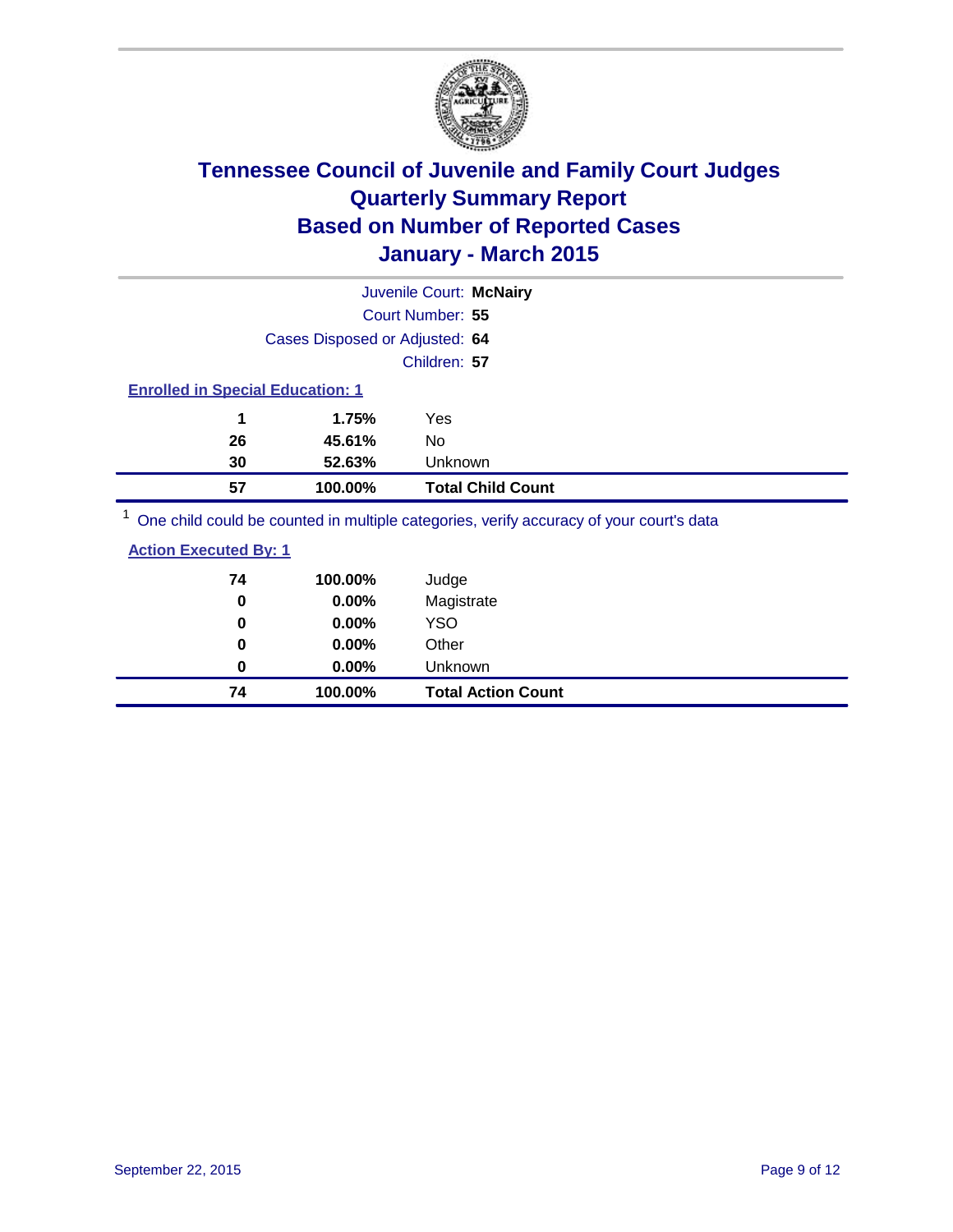

Court Number: **55** Juvenile Court: **McNairy** Cases Disposed or Adjusted: **64** Children: **57**

### **Formal / Informal Actions: 1**

| 36 | 48.65%   | Dismissed                                        |
|----|----------|--------------------------------------------------|
| 0  | $0.00\%$ | Retired / Nolle Prosequi                         |
| 25 | 33.78%   | <b>Complaint Substantiated Delinquent</b>        |
| 12 | 16.22%   | <b>Complaint Substantiated Status Offender</b>   |
| 0  | $0.00\%$ | <b>Complaint Substantiated Dependent/Neglect</b> |
| 0  | $0.00\%$ | <b>Complaint Substantiated Abused</b>            |
| 0  | $0.00\%$ | <b>Complaint Substantiated Mentally III</b>      |
| 0  | $0.00\%$ | Informal Adjustment                              |
| 0  | $0.00\%$ | <b>Pretrial Diversion</b>                        |
| 0  | $0.00\%$ | <b>Transfer to Adult Court Hearing</b>           |
| 0  | $0.00\%$ | Charges Cleared by Transfer to Adult Court       |
| 0  | $0.00\%$ | Special Proceeding                               |
| 0  | $0.00\%$ | <b>Review Concluded</b>                          |
| 0  | $0.00\%$ | Case Held Open                                   |
|    | 1.35%    | Other                                            |
| 0  | $0.00\%$ | Unknown                                          |
| 74 | 100.00%  | <b>Total Action Count</b>                        |

<sup>1</sup> If different than number of Referral Reasons (74), verify accuracy of your court's data.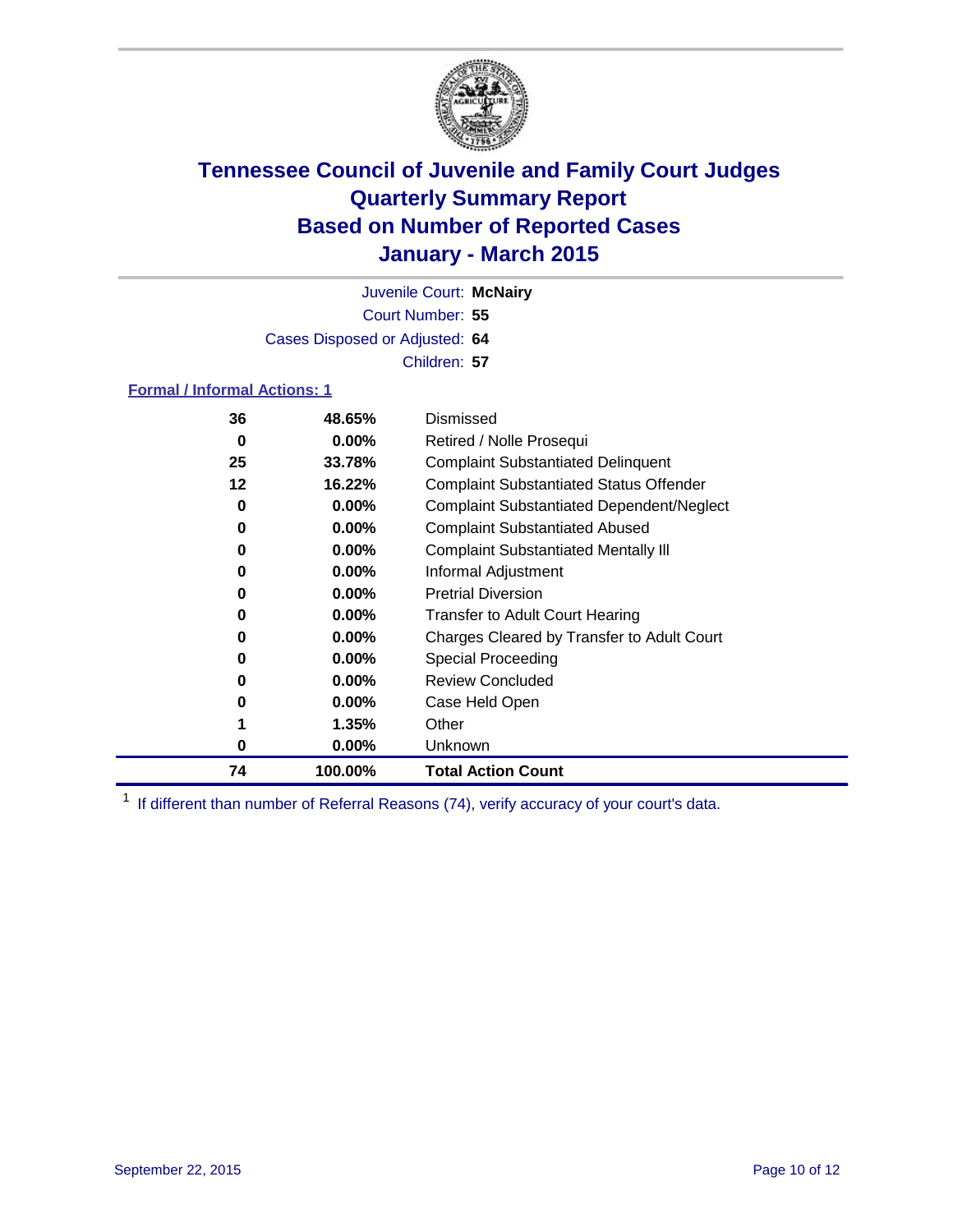

|                       |                                | Juvenile Court: McNairy                               |
|-----------------------|--------------------------------|-------------------------------------------------------|
|                       |                                | Court Number: 55                                      |
|                       | Cases Disposed or Adjusted: 64 |                                                       |
|                       |                                | Children: 57                                          |
| <b>Case Outcomes:</b> |                                | There can be multiple outcomes for one child or case. |
| 29                    | 25.89%                         | <b>Case Dismissed</b>                                 |
| 0                     | 0.00%                          | Case Retired or Nolle Prosequi                        |
| 1                     | 0.89%                          | Warned / Counseled                                    |
| 1                     | 0.89%                          | Held Open For Review                                  |
| 0                     | 0.00%                          | Supervision / Probation to Juvenile Court             |
| 1                     | 0.89%                          | <b>Probation to Parents</b>                           |
| 0                     | 0.00%                          | Referral to Another Entity for Supervision / Service  |
| 12                    | 10.71%                         | Referred for Mental Health Counseling                 |
| 2                     | 1.79%                          | Referred for Alcohol and Drug Counseling              |
| 0                     | 0.00%                          | <b>Referred to Alternative School</b>                 |
| 0                     | 0.00%                          | Referred to Private Child Agency                      |
| 18                    | 16.07%                         | Referred to Defensive Driving School                  |
| 0                     | 0.00%                          | Referred to Alcohol Safety School                     |
| 7                     | 6.25%                          | Referred to Juvenile Court Education-Based Program    |
| 0                     | 0.00%                          | Driver's License Held Informally                      |
| 0                     | 0.00%                          | <b>Voluntary Placement with DMHMR</b>                 |
| 0                     | 0.00%                          | <b>Private Mental Health Placement</b>                |
| 0                     | 0.00%                          | <b>Private MR Placement</b>                           |
| 0                     | 0.00%                          | Placement with City/County Agency/Facility            |
| 0                     | 0.00%                          | Placement with Relative / Other Individual            |
| 1                     | 0.89%                          | Fine                                                  |
| 8                     | 7.14%                          | <b>Public Service</b>                                 |
| 3                     | 2.68%                          | Restitution                                           |
| 0                     | 0.00%                          | <b>Runaway Returned</b>                               |
| 3                     | 2.68%                          | No Contact Order                                      |
| 0                     | 0.00%                          | Injunction Other than No Contact Order                |
| 2                     | 1.79%                          | <b>House Arrest</b>                                   |
| 0                     | 0.00%                          | <b>Court Defined Curfew</b>                           |
| 0                     | 0.00%                          | Dismissed from Informal Adjustment                    |
| 0                     | 0.00%                          | Dismissed from Pretrial Diversion                     |
| 0                     | 0.00%                          | Released from Probation                               |
| 0                     | 0.00%                          | <b>Transferred to Adult Court</b>                     |
| 0                     | 0.00%                          | <b>DMHMR Involuntary Commitment</b>                   |
| 0                     | $0.00\%$                       | <b>DCS Commitment - Determinate</b>                   |